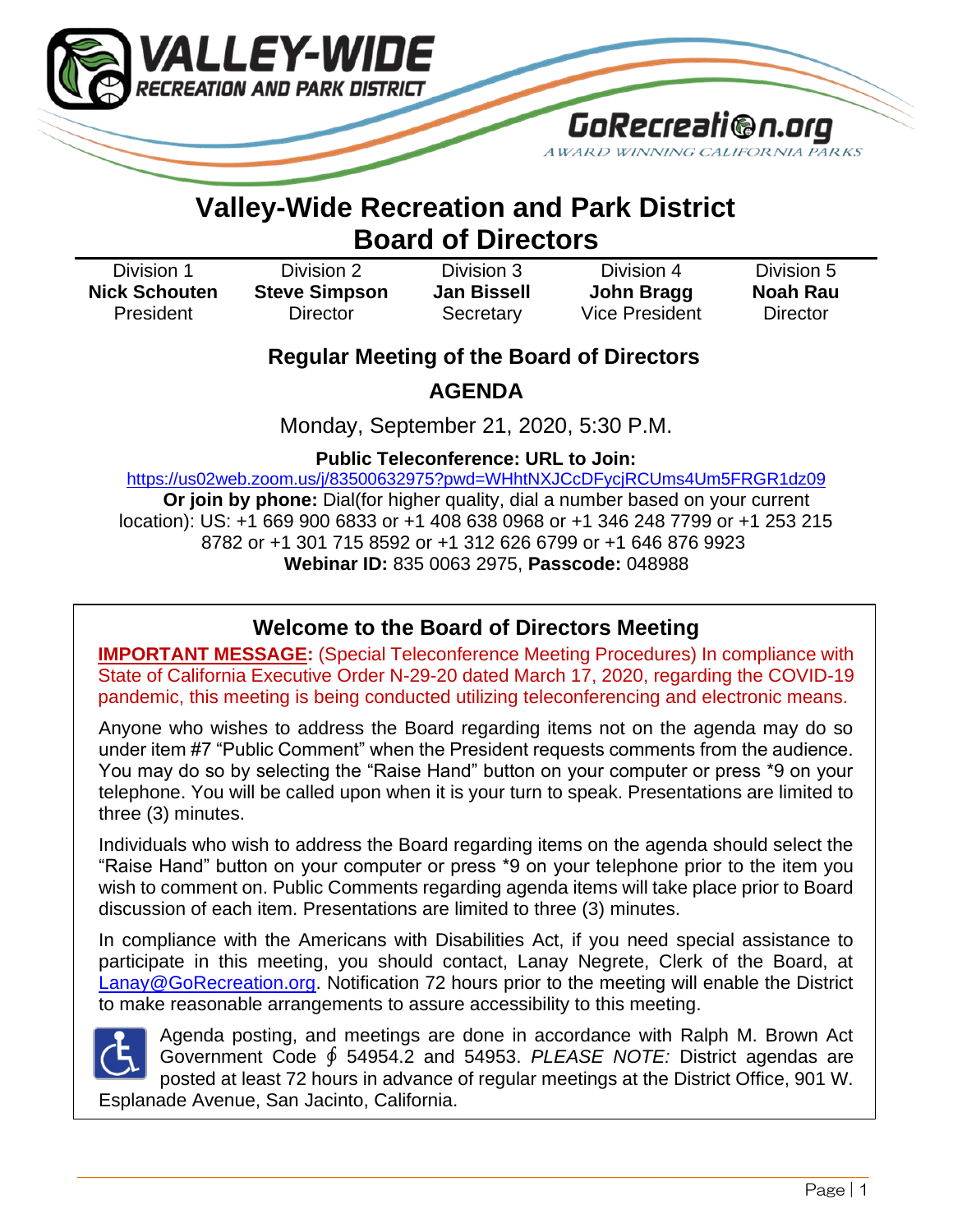Valley-Wide Recreation and Park District **Regular Board Meeting Agenda** September 21, 2020

## **EXECUTIVE CLOSED SESSION (5:30 P.M.)**

1. CONFERENCE WITH LEGAL COUNSEL – EXISTING LITIGATION Government Code section 54956.9(d)(1) Name of case: (1 case; 5:16-cv-00088 JGB (KKx) Carol Tounget v. Valley-Wide Recreation and Park District)

 $\mathcal{L}_\mathcal{L} = \{ \mathcal{L}_\mathcal{L} = \{ \mathcal{L}_\mathcal{L} = \{ \mathcal{L}_\mathcal{L} = \{ \mathcal{L}_\mathcal{L} = \{ \mathcal{L}_\mathcal{L} = \{ \mathcal{L}_\mathcal{L} = \{ \mathcal{L}_\mathcal{L} = \{ \mathcal{L}_\mathcal{L} = \{ \mathcal{L}_\mathcal{L} = \{ \mathcal{L}_\mathcal{L} = \{ \mathcal{L}_\mathcal{L} = \{ \mathcal{L}_\mathcal{L} = \{ \mathcal{L}_\mathcal{L} = \{ \mathcal{L}_\mathcal{$ 

## **REGULAR SESSION (6:00 P.M.)**

- **1. CALL TO ORDER**
- **2. PLEDGE OF ALLEGIANCE**
- **3. INVOCATION**
- **4. ROLL CALL**
- **5. AGENDA APPROVAL**

## **6. RECOGNITION, PROCLAMATION**

➢ None

## **7. PUBLIC COMMENTS – NON-AGENDA ITEMS**

## **8. BOARD COMMENTS**

**8.01.** Board members wishing to comment may do so at this time

## **9. VALLEY-WIDE CLEARING ACCOUNTS CHECK LIST**

- **9.01. July 2020**: 107331-107642; EFT070920, ET071020, EFT071020A, EFT071720, ET072320, EFT072920, EFT072920A
- **9.02. August 2020**: 107643-108019; EFT080120, EFT08062020, EFT080720, EFT081020HI, ET081420, EFT082120, EFT08212020, EFT082820

## **10. FINANCIAL STATEMENTS FOR July 2020 and August 2020 – Receive and File**

 $\mathcal{L}_\mathcal{L} = \{ \mathcal{L}_\mathcal{L} = \{ \mathcal{L}_\mathcal{L} = \{ \mathcal{L}_\mathcal{L} = \{ \mathcal{L}_\mathcal{L} = \{ \mathcal{L}_\mathcal{L} = \{ \mathcal{L}_\mathcal{L} = \{ \mathcal{L}_\mathcal{L} = \{ \mathcal{L}_\mathcal{L} = \{ \mathcal{L}_\mathcal{L} = \{ \mathcal{L}_\mathcal{L} = \{ \mathcal{L}_\mathcal{L} = \{ \mathcal{L}_\mathcal{L} = \{ \mathcal{L}_\mathcal{L} = \{ \mathcal{L}_\mathcal{$ 

#### **11. PRESENTATION**

**11.01.** None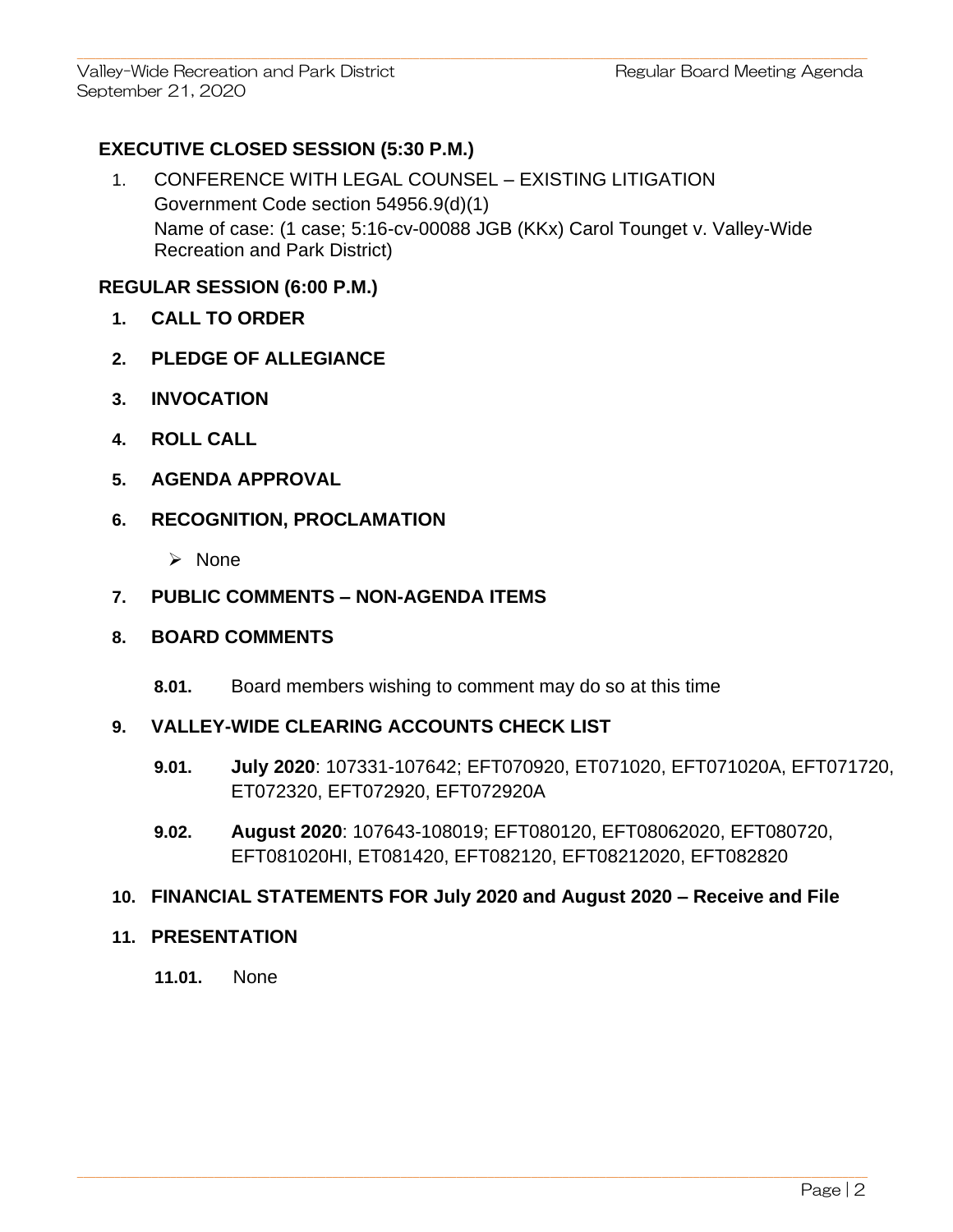## **12. CONSENT CALENDAR**

All matters listed on the Consent Calendar are considered to be routine and will be enacted by one roll call vote. There will be no separate discussion of these items unless members of the Board or audience request specific items to be removed from the Consent Calendar for separate discussion and action under Consent Items Held Over of the Agenda.

 $\mathcal{L}_\mathcal{L} = \{ \mathcal{L}_\mathcal{L} = \{ \mathcal{L}_\mathcal{L} = \{ \mathcal{L}_\mathcal{L} = \{ \mathcal{L}_\mathcal{L} = \{ \mathcal{L}_\mathcal{L} = \{ \mathcal{L}_\mathcal{L} = \{ \mathcal{L}_\mathcal{L} = \{ \mathcal{L}_\mathcal{L} = \{ \mathcal{L}_\mathcal{L} = \{ \mathcal{L}_\mathcal{L} = \{ \mathcal{L}_\mathcal{L} = \{ \mathcal{L}_\mathcal{L} = \{ \mathcal{L}_\mathcal{L} = \{ \mathcal{L}_\mathcal{$ 

- **12.01.** Waiver of reading in full any and all Ordinances listed on this Agenda and provide that they be read by title only.
- **12.02.** Approval of Minutes for the Regular Meeting of August 4, 2020

#### **12.03. French Valley Community Facilities District (CFD) Zone 19 (French Valley Marketplace) Formation**

➢ Board of Directors consideration to approve **Resolution No. 1148-20,**  Resolution of the Board of Directors of Valley-Wide Recreation and Park District, declaring its intention to establish a Community Facilities District and authorize the levy of special taxes.

#### **12.04. Community Facilities District No. 2020-1 (Water Quality Management plan) Formation**

➢ Board of Directors consideration to approve **Resolution No. 1149-20,** Resolution of the Board of Directors of Valley-Wide Recreation and Park District, declaring its intention to establish a Community Facilities District and authorize the levy of special taxes.

## **12.05. Menifee South Community Facilities District (CFD) Zone 1 (La Ventana Ranch) Formation**

➢ Board of Directors consideration to approve **Resolution No. 1150-20,** Resolution of the Board of Directors of Valley-Wide Recreation and Park District, declaring its intention to establish a Community Facilities District and authorize the levy of special taxes.

#### **12.06. Winchester Community Facilities District (CFD) Zone 22 (Winchester Ranch) Formation**

 $\mathcal{L}_\mathcal{L} = \{ \mathcal{L}_\mathcal{L} = \{ \mathcal{L}_\mathcal{L} = \{ \mathcal{L}_\mathcal{L} = \{ \mathcal{L}_\mathcal{L} = \{ \mathcal{L}_\mathcal{L} = \{ \mathcal{L}_\mathcal{L} = \{ \mathcal{L}_\mathcal{L} = \{ \mathcal{L}_\mathcal{L} = \{ \mathcal{L}_\mathcal{L} = \{ \mathcal{L}_\mathcal{L} = \{ \mathcal{L}_\mathcal{L} = \{ \mathcal{L}_\mathcal{L} = \{ \mathcal{L}_\mathcal{L} = \{ \mathcal{L}_\mathcal{$ 

➢ Board of Directors consideration to approve **Resolution No. 1151-20,** Resolution of the Board of Directors of Valley-Wide Recreation and Park District, declaring its intention to establish a Community Facilities District and authorize the levy of special taxes.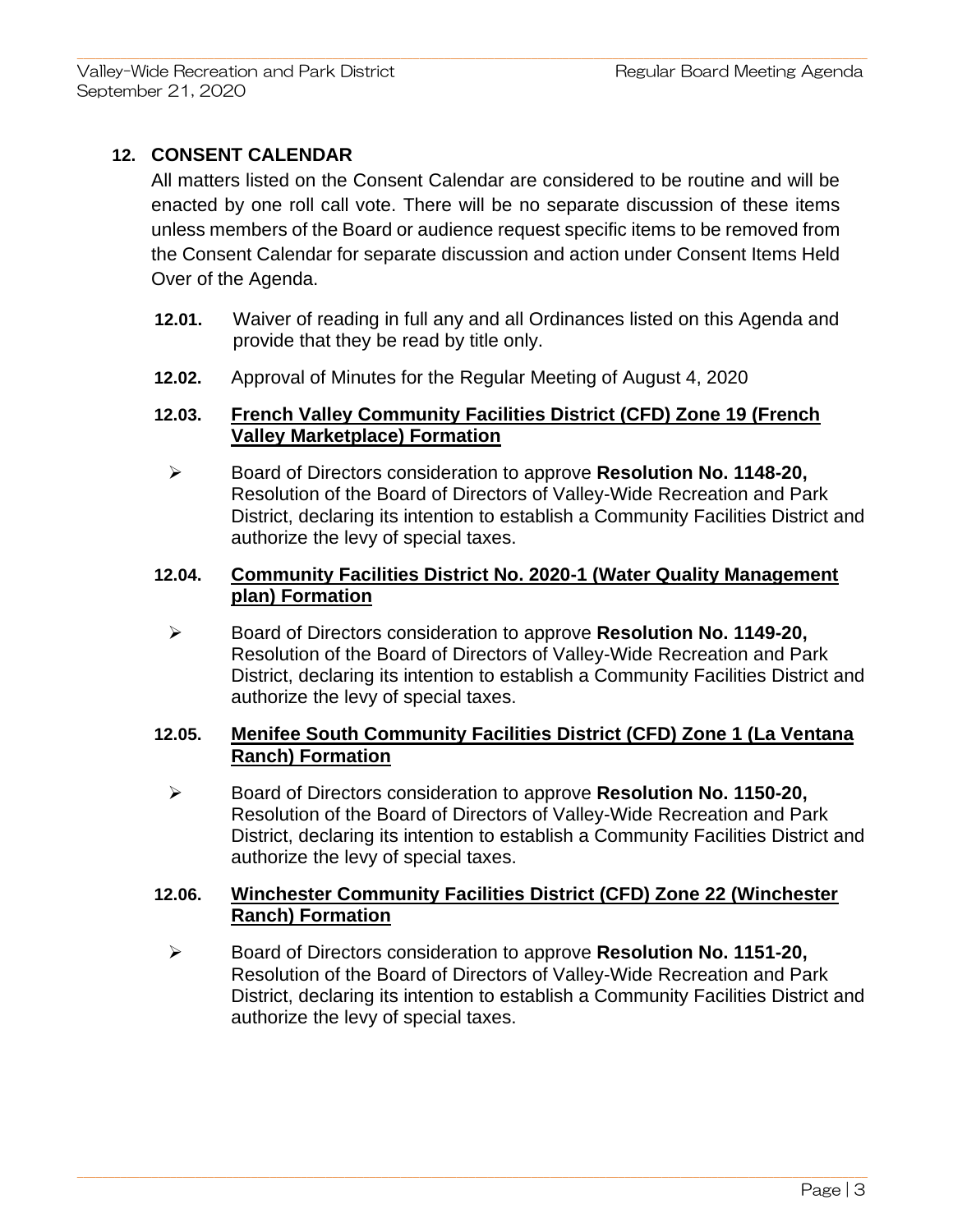#### **12.07. Winchester Community Facilities District (CFD) Zone 21 Formation**

 $\mathcal{L}_\mathcal{L} = \{ \mathcal{L}_\mathcal{L} = \{ \mathcal{L}_\mathcal{L} = \{ \mathcal{L}_\mathcal{L} = \{ \mathcal{L}_\mathcal{L} = \{ \mathcal{L}_\mathcal{L} = \{ \mathcal{L}_\mathcal{L} = \{ \mathcal{L}_\mathcal{L} = \{ \mathcal{L}_\mathcal{L} = \{ \mathcal{L}_\mathcal{L} = \{ \mathcal{L}_\mathcal{L} = \{ \mathcal{L}_\mathcal{L} = \{ \mathcal{L}_\mathcal{L} = \{ \mathcal{L}_\mathcal{L} = \{ \mathcal{L}_\mathcal{$ 

➢ Board of Directors consideration to approve **Resolution No. 1152-20,** Resolution of the Board of Directors of Valley-Wide Recreation and Park District, declaring its intention to establish a Community Facilities District and authorize the levy of special taxes.

#### **12.08. Award of the Playground Replacement Project - 2020**

- $\triangleright$  Board of Directors consideration to approve the following:
	- 1. Adopt the Plans and Specification for the Playground Replacement Project-2020; and
	- 2. Award bid to Ortco, Inc., the lowest responsive and responsible bidder, and waive any and all minor irregularities in the bidding documents as submitted by said bidder; and
	- 3. Authorize the General Manager to execute the Construction Agreement and Purchase Order between Valley-Wide Recreation and Park District and Ortco, Inc. in the amount of \$79,900; and
	- 4. Authorize the General Manager to approve the appropriate asneeded Changed Order(s) necessary for the execution of the work, in accordance with the signature authorization policy.

## **13. CONSENT ITEMS HELD OVER**

## **14. PUBLIC HEARING**

## **14.01. Detachment of Territory within Winchester Park and Landscape Maintenance District, Zone 4**

- ➢ Board of Directors detach territory within Winchester Park Landscape Maintenance District (LMD) Zone 4 by taking the following actions:
	- 1. Hold public hearing; and
	- 2. Adopt **Resolution No. 1153-20**, A Resolution of the Board of Directors of the Valley-Wide Recreation and Park District, ordering the detachment of territory from the Winchester Park and Landscape Maintenance District, Zone 4

## **15. ACTION ITEMS**

## **15.01. Amendment of the Conflict of Interest Code Pursuant to the Political Reform Act of 1974**

➢ Board of Directors consideration to adopt **Resolution No. 1154-20** approving and adopting the amended Conflict of Interest Code pursuant to the Political Reform Act of 1974.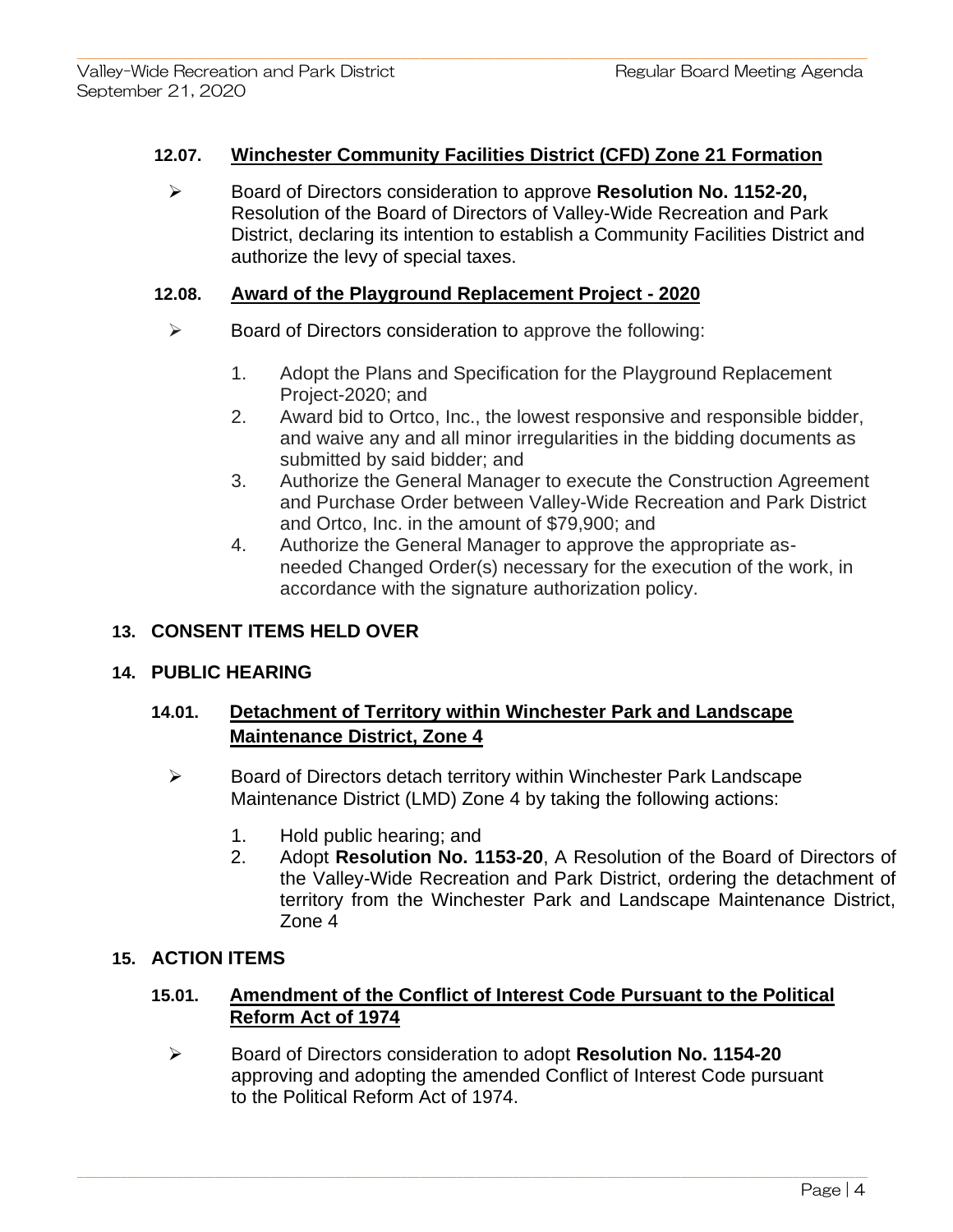## **15.02. Salt Creek Trail License Agreement**

- ➢ Board of Directors consideration to
	- 1. Approve the Salt Creek Trail License Agreement between Riverside County Flood Control and Water Conservation District and Valley-Wide Recreation and Park District; and
	- 2. Authorize the General Manager to execute the Salt Creek Trail License Agreement.

#### **15.03. Agreement for Design, Construction, Operation and Maintenance of a Sports Park located in Riverside County SP 293**

 $\mathcal{L}_\mathcal{L} = \{ \mathcal{L}_\mathcal{L} = \{ \mathcal{L}_\mathcal{L} = \{ \mathcal{L}_\mathcal{L} = \{ \mathcal{L}_\mathcal{L} = \{ \mathcal{L}_\mathcal{L} = \{ \mathcal{L}_\mathcal{L} = \{ \mathcal{L}_\mathcal{L} = \{ \mathcal{L}_\mathcal{L} = \{ \mathcal{L}_\mathcal{L} = \{ \mathcal{L}_\mathcal{L} = \{ \mathcal{L}_\mathcal{L} = \{ \mathcal{L}_\mathcal{L} = \{ \mathcal{L}_\mathcal{L} = \{ \mathcal{L}_\mathcal{$ 

- ➢ Board of Directors consideration to
	- 1. Approve the Agreement for Design, Construction, Operation and Maintenance of a Sports Park located in Riverside County Specific Plan (SP) No. 293; and
	- 2. Authorize the Board President and General Manager to execute the agreement.

## **15.04. Professional Service Agreement for Enterprise Fleet Management Solutions and Surplus of Vehicles**

- ➢ Board of Directors consideration to
	- 1. Authorize the General Manager to execute a Professional Services Agreement between Valley-Wide Recreation and Park District and Enterprise Fleet Management Solutions; and
	- 2. Enter the Enterprise Lease Program, with the initial annual amount of \$35,837.40; and
	- 3. Adopt **Resolution No. 1155-20** Declaring Surplus Property

## **15.05. Professional Services Agreement with French Valley Park Specialist for COVID-19 Emergency Protective Measures**

- ➢ Board of Directors consideration to
	- 1. Ratify the Professional Services Agreement between Valley-Wide Recreation and Park District and French Valley Park Specialist for Emergency Protective Measures pertaining to COVID-19; and
	- 2. Retroactively authorize the month-to-month extension of the Professional Services Agreement for Emergency Protective Measures from July 1, 2020, until such measures are deemed no longer needed.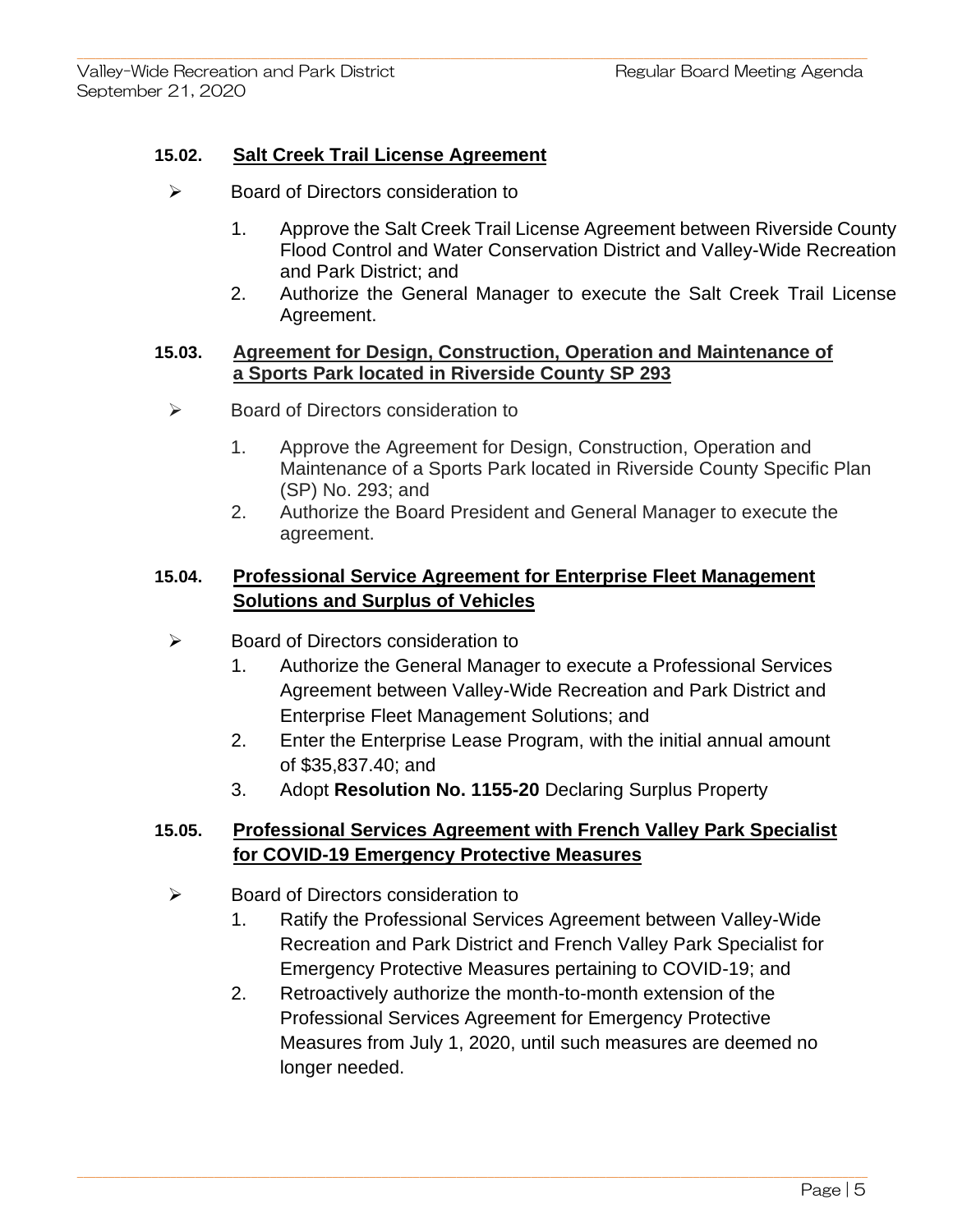## **15.06. Professional Services Agreement with Adame Landscape, Inc. for COVID-19 Emergency Protective Measures**

 $\mathcal{L}_\mathcal{L} = \{ \mathcal{L}_\mathcal{L} = \{ \mathcal{L}_\mathcal{L} = \{ \mathcal{L}_\mathcal{L} = \{ \mathcal{L}_\mathcal{L} = \{ \mathcal{L}_\mathcal{L} = \{ \mathcal{L}_\mathcal{L} = \{ \mathcal{L}_\mathcal{L} = \{ \mathcal{L}_\mathcal{L} = \{ \mathcal{L}_\mathcal{L} = \{ \mathcal{L}_\mathcal{L} = \{ \mathcal{L}_\mathcal{L} = \{ \mathcal{L}_\mathcal{L} = \{ \mathcal{L}_\mathcal{L} = \{ \mathcal{L}_\mathcal{$ 

- ➢ Board of Directors consideration to
	- 1. Ratify the Professional Services Agreement between Valley-Wide Recreation and Park District and Adame Landscape, Inc. for Emergency Protective Measures pertaining to COVID-19; and
	- 2. Retroactively authorize \$11,117 in expenses that exceeded the initial agreement amount; and
	- 3. Retroactively authorize the month-to-month extension of the Professional Services Agreement for Emergency Protective Measures from July 1, 2020, until such measures are deemed no longer needed.

## **15.07. Plumbing Service Purchase Order**

➢ Board of Directors consideration to authorize Purchase Orders, with a total not-to-exceed amount of \$100,000 in Fiscal Year 2020/2021, to engage services of plumbing companies to complete basic maintenance repairs as well as other plumbing services needed within the District.

## **15.08. Nomination of Dean Wetter to the California Association for Park and Recreation Indemnity Board of Directors**

➢ Board of Directors consideration to approve **Resolution No. 1156-20,** supporting the nomination of Dean Wetter to the California Association for Park and Recreation Indemnity Board of Directors.

## **16. ITEMS FOR BOARD INFORMATION, DISCUSSION, DIRECTION**

- **16.01.** General Manager's Report
	- ➢ District Updates
- **16.02.** LAFCO 2020-14-3 Annexation to Valley-Wide Recreation and Park District – Certificate of Completion (TR No. 31130)
- **16.03.** Report from Board of Directors Ad Hoc Committees
- **16.04.** News Articles, Thank You's, and Recreation Reports

## **17. ADJOURNMENT**

The next regularly scheduled Board of Directors meeting is scheduled for Monday, October 19, 2020 at 5:30 p.m. at the Valley-Wide District Office located at 901 W. Esplanade Avenue, San Jacinto California, 92582. In response to the COVID-19 pandemic and in compliance with California Governor Newsom's Executive Orders N-29-20, this meeting may be held electronically. If applicable, more information will be provided and available on the October 19, 2020 Board Agenda.